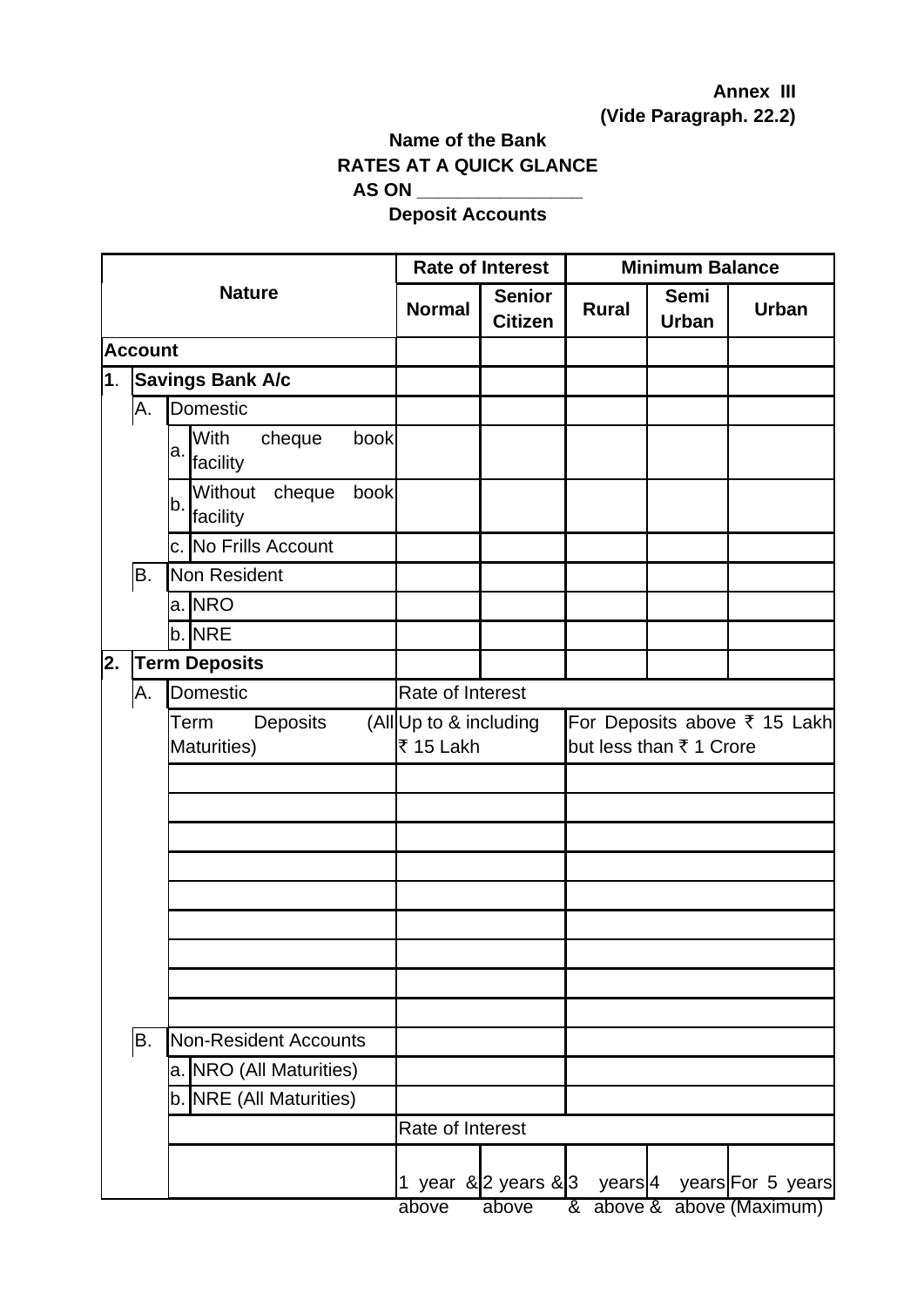|                                   |                                                                                                      |               |                                   | years                   |      | but < 2 but < 3 but < 4 but < 5<br>years |                                                                    | years | years |                                     |  |  |  |
|-----------------------------------|------------------------------------------------------------------------------------------------------|---------------|-----------------------------------|-------------------------|------|------------------------------------------|--------------------------------------------------------------------|-------|-------|-------------------------------------|--|--|--|
|                                   |                                                                                                      | $c.$ FCNR(B)  |                                   |                         |      |                                          |                                                                    |       |       |                                     |  |  |  |
|                                   |                                                                                                      |               | i) USD                            |                         |      |                                          |                                                                    |       |       |                                     |  |  |  |
|                                   |                                                                                                      |               | ii) GBP                           |                         |      |                                          |                                                                    |       |       |                                     |  |  |  |
|                                   | iii)EUR                                                                                              |               |                                   |                         |      |                                          |                                                                    |       |       |                                     |  |  |  |
|                                   |                                                                                                      |               | iv)CAD                            |                         |      |                                          |                                                                    |       |       |                                     |  |  |  |
|                                   | v) AUD                                                                                               |               |                                   |                         |      |                                          |                                                                    |       |       |                                     |  |  |  |
|                                   |                                                                                                      |               |                                   |                         |      | Loans                                    |                                                                    |       |       |                                     |  |  |  |
| Loans                             |                                                                                                      |               |                                   | <b>Rate of Interest</b> |      |                                          |                                                                    |       |       | <b>Processing</b><br><b>Charges</b> |  |  |  |
|                                   | 1. Housing Loan<br>Up to ₹ $\overline{\mathcal{F}}$ lakh $\overline{\mathcal{F}}$ lakh Above<br>lakh |               |                                   |                         | lakh |                                          | More than Above<br>Up to ₹ _ Up to ₹ _ $\bar{\zeta}$ lakh<br>llakh |       |       |                                     |  |  |  |
|                                   |                                                                                                      |               | <b>Floating Category</b>          |                         |      |                                          |                                                                    |       |       |                                     |  |  |  |
|                                   | Up to 5 years                                                                                        |               |                                   |                         |      |                                          |                                                                    |       |       |                                     |  |  |  |
|                                   | More than 5 Yrs &<br>up to 10 Yrs                                                                    |               |                                   |                         |      |                                          |                                                                    |       |       |                                     |  |  |  |
|                                   | More than 10 Yrs                                                                                     |               |                                   |                         |      |                                          |                                                                    |       |       |                                     |  |  |  |
|                                   | <b>Fixed Category</b>                                                                                |               |                                   |                         |      |                                          |                                                                    |       |       |                                     |  |  |  |
|                                   | Up to 5 years                                                                                        |               |                                   |                         |      |                                          |                                                                    |       |       |                                     |  |  |  |
| More than 5 Yrs &<br>up to 10 Yrs |                                                                                                      |               |                                   |                         |      |                                          |                                                                    |       |       |                                     |  |  |  |
|                                   | More than 10 Yrs                                                                                     |               |                                   |                         |      |                                          |                                                                    |       |       |                                     |  |  |  |
| 2.                                | Personal Loan                                                                                        |               |                                   |                         |      |                                          |                                                                    |       |       |                                     |  |  |  |
|                                   |                                                                                                      | (a) Consumer  | Durable Loan                      |                         |      |                                          |                                                                    |       |       |                                     |  |  |  |
|                                   |                                                                                                      |               | (b) Senior Citizen<br>Loan Scheme |                         |      |                                          |                                                                    |       |       |                                     |  |  |  |
|                                   |                                                                                                      | <b>Scheme</b> | (c) Personal Loan                 |                         |      |                                          |                                                                    |       |       |                                     |  |  |  |
|                                   | (d)                                                                                                  |               |                                   |                         |      |                                          |                                                                    |       |       |                                     |  |  |  |
| 3.                                | Vehicle Loan                                                                                         |               |                                   |                         |      |                                          |                                                                    |       |       |                                     |  |  |  |
|                                   | (a)                                                                                                  | Two<br>Loans  | Wheeler                           |                         |      |                                          |                                                                    |       |       |                                     |  |  |  |
|                                   |                                                                                                      | Loans         | (b) Three Wheeler                 |                         |      |                                          |                                                                    |       |       |                                     |  |  |  |
|                                   |                                                                                                      |               | (c) For New Cars                  |                         |      |                                          |                                                                    |       |       |                                     |  |  |  |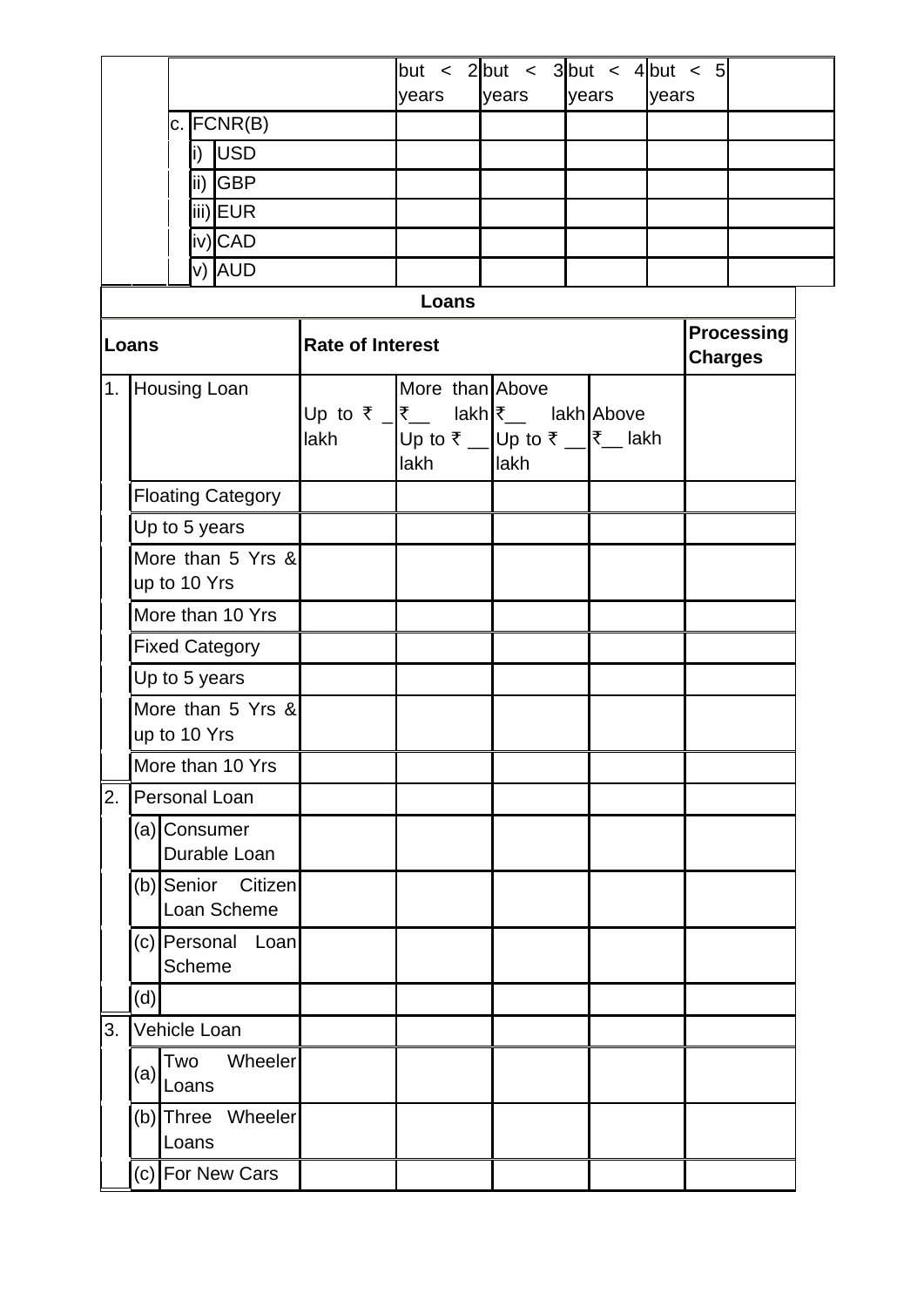|                          | (d) For Old Cars             |                    |                                                       |  |                    |                                |                              |                                       |               |     |                                                                         |  |
|--------------------------|------------------------------|--------------------|-------------------------------------------------------|--|--------------------|--------------------------------|------------------------------|---------------------------------------|---------------|-----|-------------------------------------------------------------------------|--|
| 4.                       | <b>Educational Loans</b>     |                    | Up to ₹4.00 lakh                                      |  |                    | ₹ 4.00 lakh up to ₹ 20<br>lakh |                              |                                       |               |     |                                                                         |  |
|                          |                              |                    | Repayable in more Repayable in<br>in $\_$ years [than |  | Repayable<br>years |                                | $\Box$ in $\Box$ years       |                                       | than<br>years |     | Repayable For studies<br>more in India $=$<br>For Studies<br>$Abroad =$ |  |
|                          | Charges                      |                    |                                                       |  |                    |                                |                              |                                       |               |     |                                                                         |  |
|                          | <b>Fee Based Services</b>    |                    |                                                       |  |                    |                                |                              |                                       |               |     |                                                                         |  |
|                          | 1. Lockers                   |                    |                                                       |  |                    |                                |                              |                                       |               |     |                                                                         |  |
|                          | <b>Type</b>                  |                    | Metro<br>$\prime$<br>Semi Urban                       |  |                    |                                | Urban/<br>Rural              |                                       |               |     |                                                                         |  |
|                          | of Locker                    | $\mathbf{1}$<br>yr | $\overline{2}$<br>yrs                                 |  | 3<br>yrs           |                                |                              | $\mathbf{1}$<br>$\overline{2}$<br>yr. |               | yrs | 3<br>yrs.                                                               |  |
|                          |                              |                    |                                                       |  |                    |                                |                              |                                       |               |     |                                                                         |  |
|                          |                              |                    |                                                       |  |                    |                                |                              |                                       |               |     |                                                                         |  |
|                          |                              |                    |                                                       |  |                    |                                |                              |                                       |               |     |                                                                         |  |
|                          |                              |                    |                                                       |  |                    |                                |                              |                                       |               |     |                                                                         |  |
|                          |                              |                    |                                                       |  |                    |                                |                              |                                       |               |     |                                                                         |  |
|                          |                              |                    |                                                       |  |                    |                                |                              |                                       |               |     |                                                                         |  |
|                          |                              |                    |                                                       |  |                    |                                |                              |                                       |               |     |                                                                         |  |
|                          |                              |                    |                                                       |  |                    |                                |                              |                                       |               |     |                                                                         |  |
| 2.                       | <b>Debit Cards</b>           |                    |                                                       |  |                    |                                |                              |                                       |               |     |                                                                         |  |
|                          | International Debit Card.    |                    |                                                       |  |                    |                                |                              |                                       |               |     |                                                                         |  |
|                          |                              |                    |                                                       |  |                    |                                |                              |                                       |               |     |                                                                         |  |
| 3                        | Drafts / TT / MT             |                    |                                                       |  |                    |                                |                              |                                       |               |     |                                                                         |  |
|                          | <b>Issue</b>                 |                    |                                                       |  |                    |                                |                              |                                       |               |     |                                                                         |  |
|                          | Cancellation                 |                    |                                                       |  |                    |                                |                              |                                       |               |     |                                                                         |  |
| $\overline{\mathcal{A}}$ | Outstation cheque collection |                    |                                                       |  |                    |                                |                              |                                       |               |     |                                                                         |  |
|                          |                              |                    |                                                       |  |                    |                                |                              |                                       |               |     |                                                                         |  |
| 5                        | <b>NEFT Money Transfer</b>   |                    |                                                       |  |                    |                                | Outward $=$<br>Inward<br>$=$ |                                       |               |     |                                                                         |  |
| 6.                       | <b>RTGS Money Transfer</b>   |                    |                                                       |  |                    |                                | Outward $=$<br>Inward<br>$=$ |                                       |               |     |                                                                         |  |